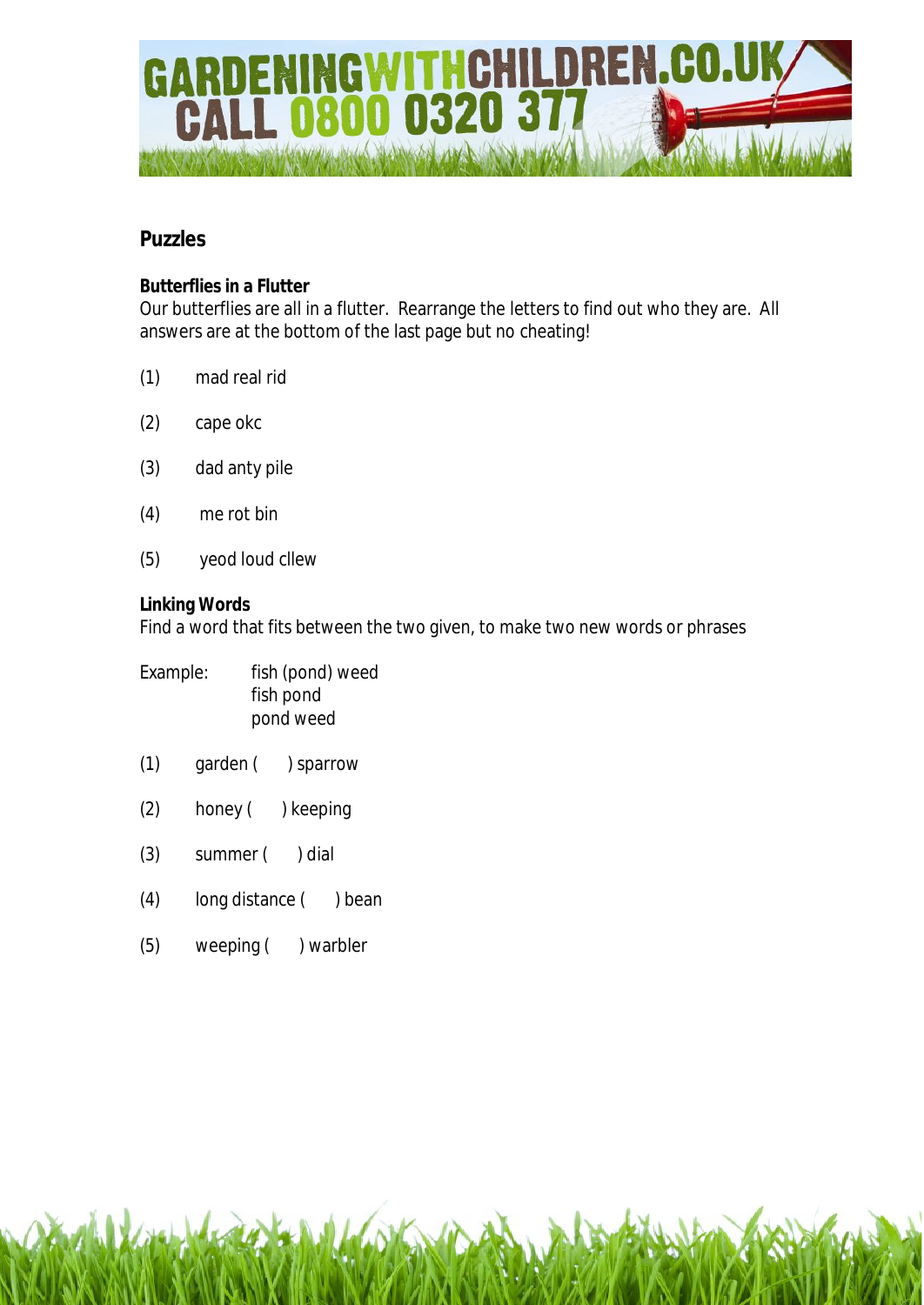## **Wild Flower Word Search**

See if you can find the following wildflowers in the word search below:

meadow buttercup daisy cow parsley ragged robin clover wood sorrel cornflower poppy bluebell harebell

| W | O            | O | D | S | Ω | $\mathsf{R}$ | R      | E |   | A | M | E | N | V            |
|---|--------------|---|---|---|---|--------------|--------|---|---|---|---|---|---|--------------|
| B | F            | C | S | G | V | C            | B      | C | V | H | E | P | M | Ω            |
| Τ | D            | O | R | К | F | E            |        | D | F | Υ | Α |   | Η | U            |
| Υ | V            | W | G | V | V | F            | U      | D | Н | V | D | M | T | G            |
| X | $\mathsf{H}$ | P |   |   |   | K            | E      | X | C |   | 0 | V | E | R            |
| V | D            | Α |   | S | Υ | N            | B      | Υ | V | P | W | Υ | ۷ | G            |
|   | J            | R | V | Υ | C | F            | E      |   | V | X | B | G | F | B            |
| U | F            | S | D | E | D | Q            |        |   | Τ | Q | U | V | E | Υ            |
| D | D            | L | C | F | Н | А            |        | V | J | Z | T | R | D | D            |
| V | Υ            | E | U | Τ | T | Χ            | F      | ٧ | D | R | T | D | E | χ            |
| U | $\cdot$      | Υ | F | G | V | B            | V      | R | Χ | B | E | X | S | R            |
| N | Н            | A | R | E | B | E            |        |   | O | С | R | R | G | E            |
| C | $\Omega$     | R | Ν | F |   | O            | W      | E | R |   | C | D | C | W            |
| R | A            | G | G | E | D | $\mathsf{R}$ | 0      | B |   | N | U | X | H | $\mathsf{S}$ |
| E | К            | S | B | D | G |              | $\vee$ | P | O | P | P | Υ | V | C            |

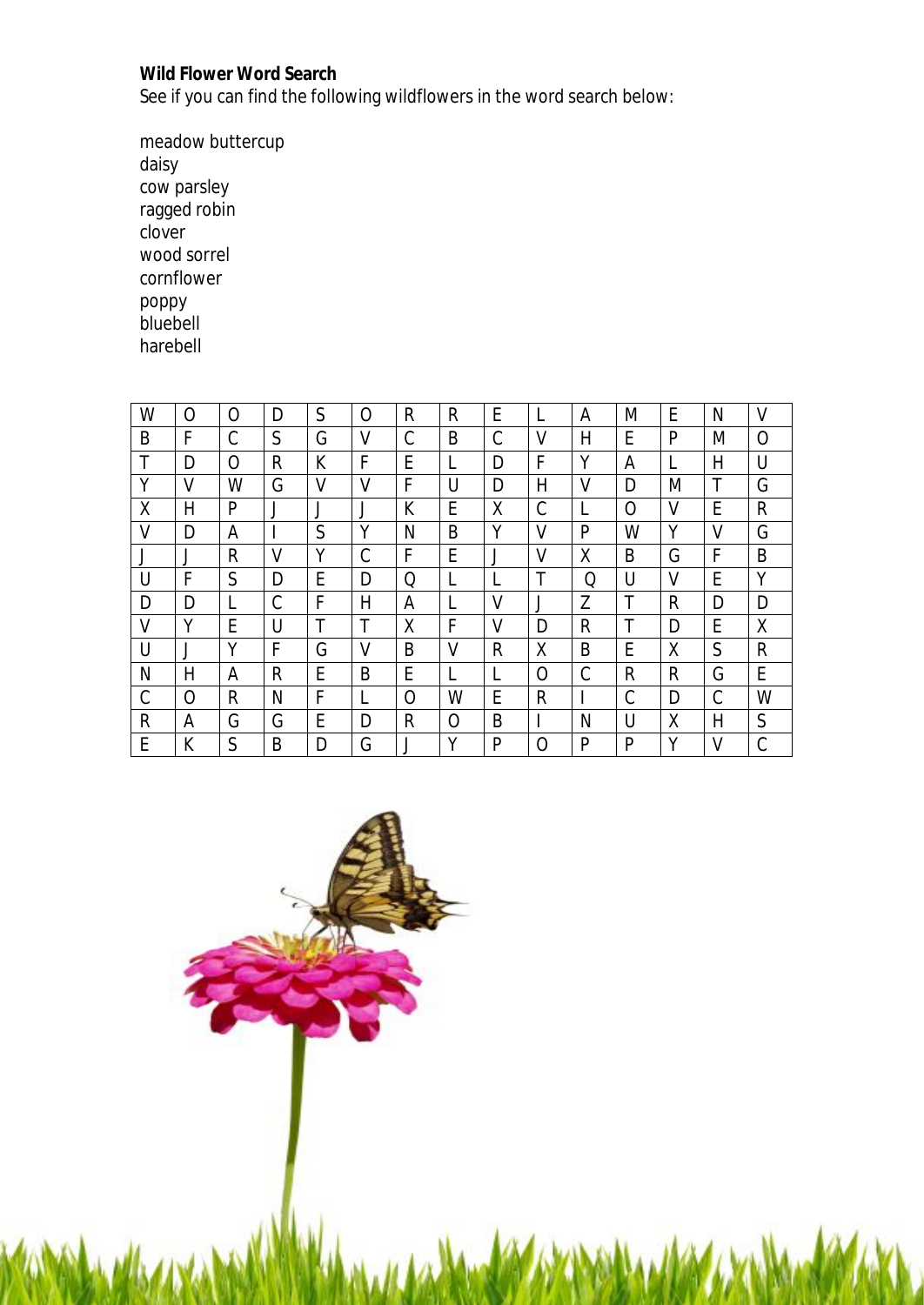Can you get from SEED to BUDS in 5 steps changing only one letter at a time, and making a new word at each step. For example SEED to SEEN is ok but not SEED to VEED

| $\vert S$   | E | E | D           |
|-------------|---|---|-------------|
|             |   |   |             |
|             |   |   |             |
|             |   |   |             |
|             |   |   |             |
| $\mathbf B$ | U | D | $\mathsf S$ |

#### **Wildlife Riddle**

Read the words below and then read the riddle. Can you guess which words match up best with each part of the rhyme.

Mountain Hare Song Thrush Swan Mussel Squirrel Hedgehog Common Blenny Salmon Bioluminescence Toad Guillemot

- (1) I'm a prickly chap and I eat worms from the ground
- (2) I'm called Bufo and I hop around
- (3) Eating snails at my anvil is a favourite dish
- (4) I must have clean water, I'm just that kind of fish
- (5) I change colour in the winter snow
- (6) There's some special magic that makes some worms glow
- (7) You'll find me in a rock pool at the sea shore
- (8) I hide in a shell on the river floor
- (9) I have my young on rocks close to the sea